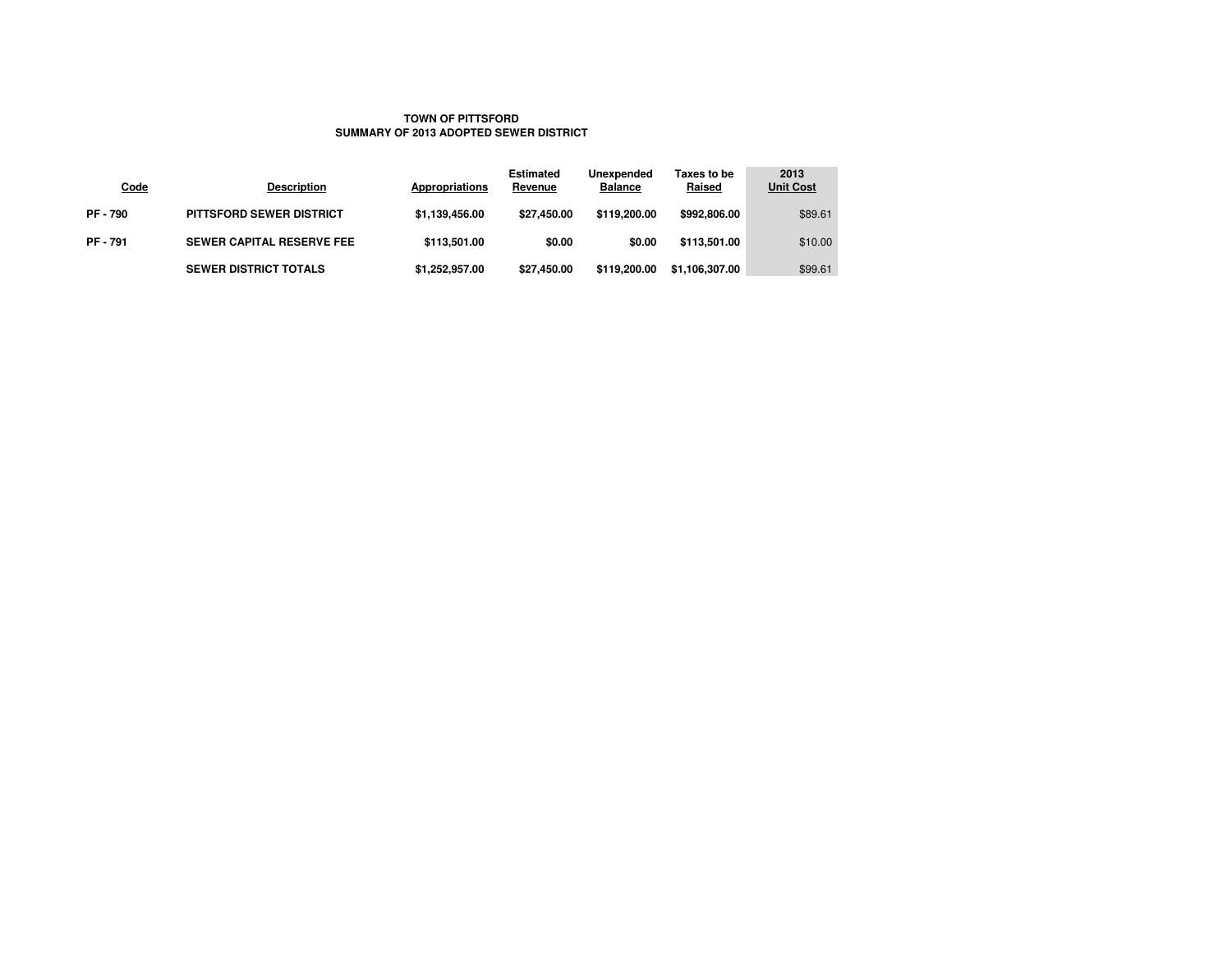### **2013 SEWER DISTRICT - ESTIMATED REVENUES AND UNEXPENDED BALANCE**

| Fund-Dept.-Line | Description                    | Actual<br>2010 | Actual<br>2011 | <b>Budget</b><br>2012 | Department<br>2013 | Proposed<br>2013 | Adopted<br>2013 |
|-----------------|--------------------------------|----------------|----------------|-----------------------|--------------------|------------------|-----------------|
|                 | 1001 REAL PROPERTY TAXES       | \$1,008,020.00 | \$1,064,015.00 | \$1,079,580.00        | \$0.00             | \$0.00           | \$0.00          |
|                 | 1560 SAFETY INSPECTION FEES    | \$1,680.00     | \$1,400.00     | \$1,200.00            | \$1,400.00         | \$1,400.00       | \$1,400.00      |
|                 | 2120 SEWER RENTS               | \$6,920.20     | \$4,039.03     | \$5,000.00            | \$5,000.00         | \$5,000.00       | \$5,000.00      |
|                 | 2401 INTEREST & EARNINGS       | \$5,385.18     | \$4,775.40     | \$5,500.00            | \$3,950.00         | \$3,950.00       | \$3,950.00      |
|                 | 2590 PERMITS                   | \$2,790.00     | \$2,390.00     | \$2,500.00            | \$2,500.00         | \$2,500.00       | \$2,500.00      |
|                 | 2650 SALE OF SCRAP             | \$0.00         | \$285.60       | \$0.00                | \$0.00             | \$0.00           | \$0.00          |
|                 | 2665 SALE OF EQUIPMENT         | \$0.00         | \$0.00         | \$0.00                | \$0.00             | \$0.00           | \$0.00          |
|                 | 2680 INSURANCE RECOVERY        | \$0.00         | \$0.00         | \$0.00                | \$0.00             | \$0.00           | \$0.00          |
|                 | 2770 MISCELLANEOUS INCOME      | \$262.26       | \$621.44       | \$400.00              | \$600.00           | \$600.00         | \$600.00        |
|                 | 2701 REFUND OF PRIOR YEAR EXP. | \$1,281.26     | \$0.00         | \$0.00                | \$0.00             | \$0.00           | \$0.00          |
|                 | 2774 EXTENSION FEES            | \$1,800.00     | \$29,206.00    | \$1,000.00            | \$1,000.00         | \$1,000.00       | \$1,000.00      |
|                 | 2775 ENTRANCE FEES             | \$13,057.78    | \$0.00         | \$13,000.00           | \$13,000.00        | \$13,000.00      | \$13,000.00     |
|                 | 2801 INTERFUND REVENUES        | \$0.00         | \$0.00         | \$0.00                | \$0.00             | \$0.00           | \$0.00          |
|                 | 3960 STATE AID: EMERGENCY      | \$0.00         | \$0.00         | \$0.00                | \$0.00             | \$0.00           | \$0.00          |
|                 | 4960 FED AID: EMERGENCY        | \$0.00         | \$0.00         | \$0.00                | \$0.00             | \$0.00           | \$0.00          |
|                 | 5031 INTERFUND TRANSFER        | \$8.81         | \$38,044.00    | \$0.00                | \$0.00             | \$0.00           | \$0.00          |
|                 |                                | \$1,041,205.49 | \$1,144,776.47 | \$1,108,180.00        | \$27,450.00        | \$27,450.00      | \$27,450.00     |
|                 | <b>5999 APPROP FD BALANCE</b>  | \$0.00         | \$0.00         | \$119,200.00          | \$119,200.00       | \$119,200.00     | \$119,200.00    |
|                 |                                | \$1,041,205.49 | \$1,144,776.47 | \$1,227,380.00        | \$146,650.00       | \$146,650.00     | \$146,650.00    |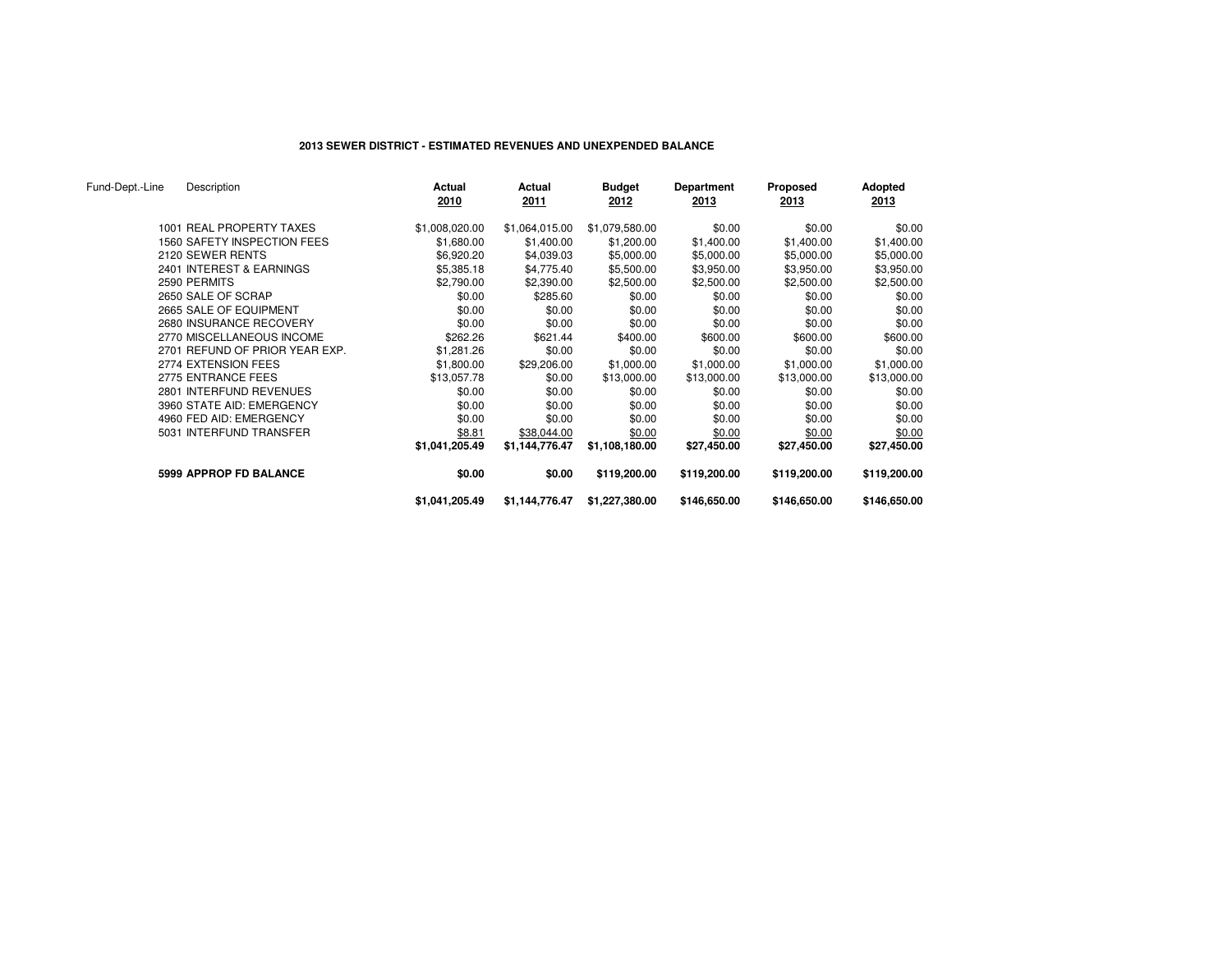#### **006-1989-0000 Pittsford Consolidated Sewer District -Equipment Replacement Schedules**

| <b>Fund-Dept.-Line</b>                          | <b>Description</b>                                                                            | Actual<br>2010                  | Actual<br><u>2011</u>      | <b>Budget</b><br>2012                   | Department<br>2013                      | Proposed<br>2013                        | <b>Adopted</b><br>2013                  |
|-------------------------------------------------|-----------------------------------------------------------------------------------------------|---------------------------------|----------------------------|-----------------------------------------|-----------------------------------------|-----------------------------------------|-----------------------------------------|
| 006-1989-2001<br>006-1989-2002<br>006-1989-2029 | Computer/Tech Equip Schedule<br>Office Equipment Replacement<br>Gen Admin - Fleet Replacement | \$0.00<br>\$0.00<br>\$47,536.11 | \$0.00<br>\$0.00<br>\$0.00 | \$2,390.00<br>\$1.110.00<br>\$68,316.00 | \$2,390.00<br>\$1.110.00<br>\$68,999.00 | \$2,390.00<br>\$1.110.00<br>\$68,999.00 | \$2,390.00<br>\$1.110.00<br>\$68,999.00 |
|                                                 | <b>Equipment Replacement - Totals</b>                                                         | \$47.536.11                     | \$0.00                     | \$71,816,00                             | \$72,499.00                             | \$72,499.00                             | \$72,499.00                             |

#### **006-4560-0000 Pittsford Consolidated Sewer District -Physician**

| Fund-Dept.-Line                | Description                   | Actual<br>2010     | Actual<br>2011       | <b>Budget</b><br>2012 | <b>Department</b><br>2013 | Proposed<br><u>2013</u> | Adopted<br>2013      |
|--------------------------------|-------------------------------|--------------------|----------------------|-----------------------|---------------------------|-------------------------|----------------------|
| 006-4560-4000<br>006-4560-4413 | Expense<br><b>CDL Testing</b> | \$0.00<br>\$465.00 | \$118.50<br>\$500.00 | \$200.00<br>\$300.00  | \$200.00<br>\$300.00      | \$200.00<br>\$300.00    | \$200.00<br>\$300.00 |
|                                | <b>Physician - Totals</b>     | \$465.00           | \$618.50             | \$500.00              | \$500.00                  | \$500.00                | \$500.00             |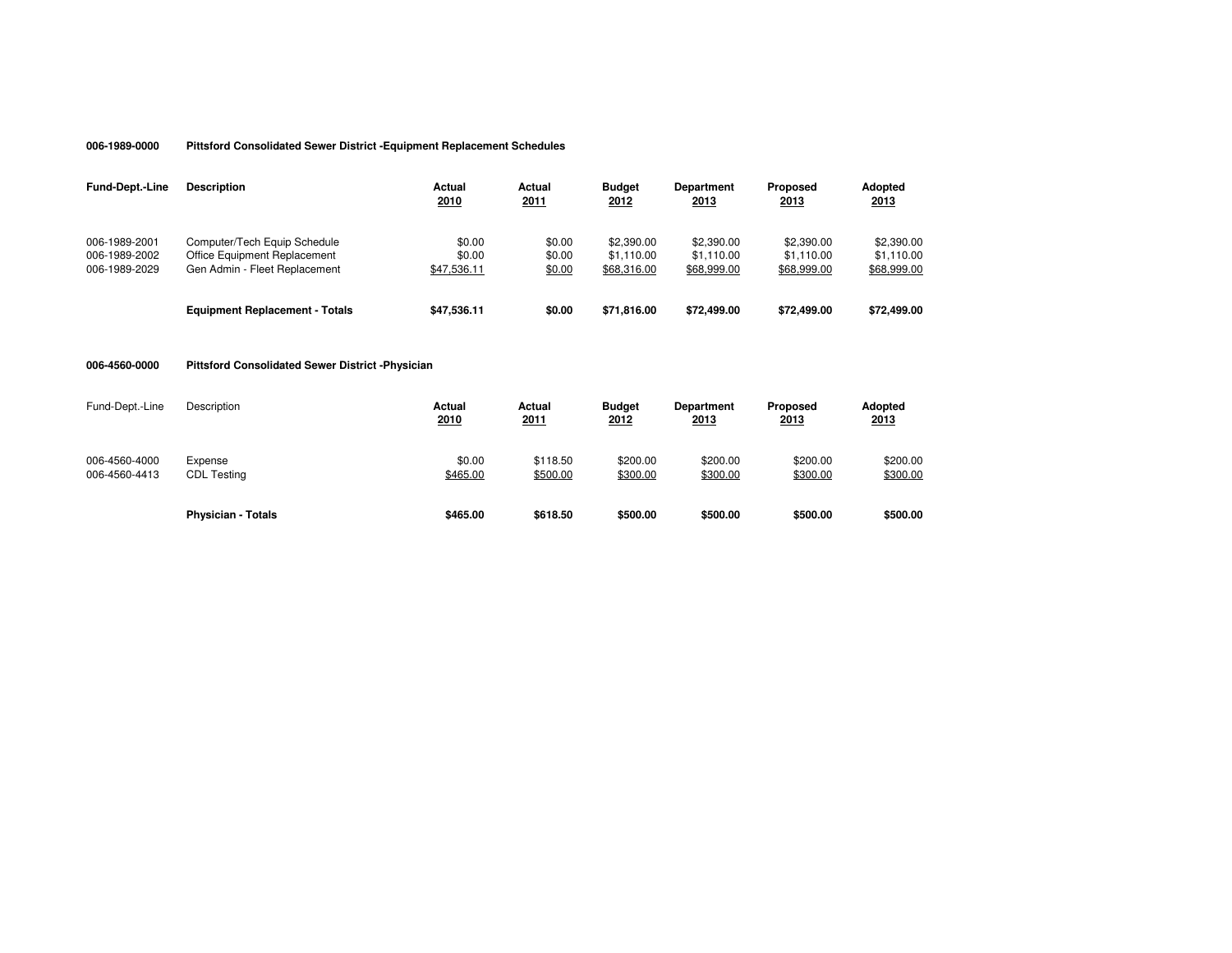#### **006-8110-0000 Pittsford Consolidated Sewer District - Sewer Administration**

| Fund-Dept.-Line | <b>Description</b>                   | <b>Actual</b><br>2010 | Actual<br>2011 | <b>Budget</b><br>2012 | <b>Department</b><br>2013 | Proposed<br>2013 | Adopted<br>2013 |
|-----------------|--------------------------------------|-----------------------|----------------|-----------------------|---------------------------|------------------|-----------------|
| 006-8110-1000   | Salaries:                            |                       |                |                       |                           |                  |                 |
|                 | Commissioner / Superintendent        |                       |                | \$9,508.00            | \$9,508.00                | \$9,698.00       | \$9,698.00      |
|                 | Gen. Foreman - 30%                   |                       |                | \$17,297.00           | \$17,297.00               | \$17,641.00      | \$17,641.00     |
|                 | Account/Clerk - Typist               |                       |                | \$44,058.00           | \$44,058.00               | \$44,939.00      | \$44,939.00     |
|                 | Secretary To the Commissioner        |                       |                | \$6,250.00            | \$6,250,00                | \$6,375.00       | \$6,375.00      |
|                 | Finance Dept. Support Services       |                       |                | \$9,741.00            | \$9,741.00                | \$9,936.00       | \$9,936.00      |
|                 | Personnel Dept. Support Services     |                       |                | \$12,343.00           | \$12,343.00               | \$12,590.00      | \$12,590.00     |
|                 | Operations Manager - 20%             |                       |                | \$14,442.00           | \$14,442.00               | \$14,731.00      | \$14,731.00     |
|                 | Engineering Position - 30%           |                       |                | \$19,154.00           | \$19,154.00               | \$20,550.00      | \$20,550.00     |
|                 | Longevity Pay                        |                       |                | \$250.00              | \$250.00                  | \$250.00         | \$250.00        |
|                 | OT For Account/Clerk                 |                       |                | \$474.00              | \$474.00                  | \$483.00         | \$483.00        |
|                 | Salaries - Total:                    | \$145,086.93          | \$141,653.15   | \$133,517.00          | \$133,517.00              | \$137,193.00     | \$137,193.00    |
| 006-8110-2002   | Office Equipment                     | \$0.00                | \$336.20       | \$500.00              | \$500.00                  | \$500.00         | \$500.00        |
|                 | <b>Equipment - Total:</b>            | \$0.00                | \$336.20       | \$500.00              | \$500.00                  | \$500.00         | \$500.00        |
|                 |                                      |                       |                |                       |                           |                  |                 |
| 006-8110-4000   | Expense                              | \$124.00              | \$47.60        | \$350.00              | \$350.00                  | \$350.00         | \$350.00        |
| 006-8110-4101   | <b>Office Supplies</b>               | \$113.84              | \$253.71       | \$1,200.00            | \$1,200.00                | \$1,200.00       | \$1,200.00      |
| 006-8110-4407   | <b>Computer Maintenance Services</b> | \$0.00                | \$0.00         | \$500.00              | \$500.00                  | \$0.00           | \$0.00          |
| 006-8110-4409   | Maintenance Contracts                | \$690.81              | \$759.89       | \$720.00              | \$1,000.00                | \$1,000.00       | \$1,000.00      |
| 006-8110-4600   | Miscellaneous Expense                | \$0.00                | \$20.39        | \$400.00              | \$400.00                  | \$400.00         | \$400.00        |
| 006-8110-4603   | <b>Association Dues</b>              | \$312.00              | \$320.00       | \$161.00              | \$200.00                  | \$200.00         | \$200.00        |
| 006-8110-4604   | Education                            | \$298.00              | \$5.80         | \$750.00              | \$750.00                  | \$500.00         | \$500.00        |
|                 | <b>Expense - Total:</b>              | \$1,538.65            | \$1,407.39     | \$4,081.00            | \$4,400.00                | \$3,650.00       | \$3,650.00      |
|                 | Sewer Administration - Total:        | \$146,625.58          | \$143,396.74   | \$138,098.00          | \$138,417.00              | \$141,343.00     | \$141,343.00    |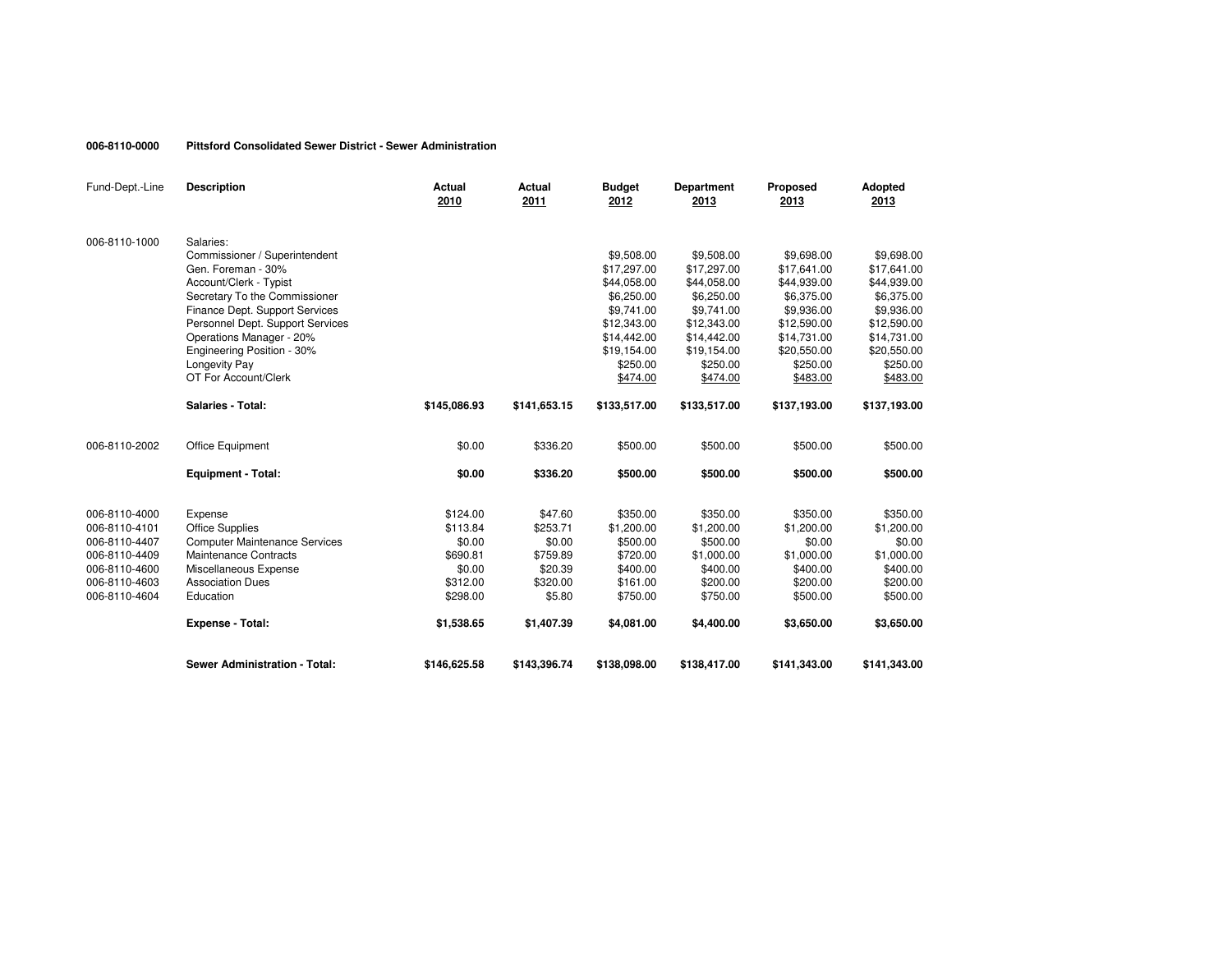# **006-8120-0000 Pittsford Sewer District - Sewer Transmission**

| Fund-Dept.-Line | <b>Description</b>                  | <b>Actual</b><br>2010 | Actual<br>2011 | <b>Budget</b><br>2012 | Department<br>2013 | Proposed<br>2013 | Adopted<br>2013 |
|-----------------|-------------------------------------|-----------------------|----------------|-----------------------|--------------------|------------------|-----------------|
| 006-8120-1000   | Salaries:                           |                       |                |                       |                    |                  |                 |
|                 | Gen. Foreman - D. Driscoll 40%      |                       |                | \$23,063.00           | \$23,063.00        | \$23,521.00      | \$23,521.00     |
|                 | Skilled Laborer - Jim Murray        |                       |                | \$32,968.00           | \$32,968.00        | \$33,634.00      | \$33,634.00     |
|                 | Skilled Laborer - Rudy Trosin       |                       |                | \$52,292.00           | \$52,292.00        | \$53,331.00      | \$53,331.00     |
|                 | Laborer - Bill Beeley               |                       |                | \$42,016.00           | \$42,016.00        | \$25,459.00      | \$25,459.00     |
|                 | MEO - Mike Gerber                   |                       |                | \$53,893.00           | \$53,893.00        | \$54,974.00      | \$54,974.00     |
|                 | Auto Mechanic - Gary Secor          |                       |                | \$50,503.00           | \$50,503.00        | \$51,522.00      | \$51,522.00     |
|                 | Laborer - Peter Callabrese          |                       |                | \$33,446.00           | \$33,446.00        | \$34,112.00      | \$34,112.00     |
|                 | New Laborer                         |                       |                | \$25,334.00           | \$25,334.00        | \$25,000.00      | \$25,000.00     |
|                 | On - Call / Overtime Hours          |                       |                | \$32,135.00           | \$32,135.00        | \$43,000.00      | \$43,000.00     |
|                 | Longevity Pay $(4 \text{ @ } $250)$ |                       |                | \$1,250.00            | \$1,000.00         | \$1,000.00       | \$1,000.00      |
|                 | Adjustment for drainage work        |                       |                | (\$20,000.00)         | (\$20,000.00)      | $(\$20,000.00)$  | (\$20,000.00)   |
|                 |                                     | \$277,539.31          | \$270,656.57   | \$326,900.00          | \$326,650.00       | \$325,553.00     | \$325,553.00    |
| 006-8120-1000   | Seasonal Salaries:                  |                       |                |                       |                    |                  |                 |
|                 | 2 - Seasonal Laborer                | \$9,735.01            | \$18,278.58    | \$10,090.00           | \$10,090.00        | \$10,292.00      | \$10,292.00     |
|                 | <b>Salaries - Total</b>             | \$287,274.32          | \$288,935.15   | \$336,990.00          | \$336,740.00       | \$335,845.00     | \$335,845.00    |
| 006-8120-2006   | Capital Improvements - Sewer        | \$20,000.00           | \$35,583.75    | \$19,000.00           | \$50,500.00        | \$50,500.00      | \$50,500.00     |
| 006-8120-2007   | Capital Improvements - Building     | \$4,037.63            | \$24,316.25    | \$13,000.00           | \$29,600.00        | \$4,600.00       | \$4,600.00      |
| 006-8120-2026   | Small Sewer Equipment               | \$9,679.38            | \$9,837.88     | \$9,000.00            | \$8,400.00         | \$9,150.00       | \$9,150.00      |
|                 | <b>Equipment - Total</b>            | \$33,717.01           | \$69,737.88    | \$41,000.00           | \$88,500.00        | \$64,250.00      | \$64,250.00     |
| 006-8120-4105   | Vehicle Maintenance                 | \$9,854.55            | \$8,682.26     | \$9,000.00            | \$8,600.00         | \$8,600.00       | \$8,600.00      |
| 006-8120-4107   | <b>Unleaded Fuel</b>                | \$7,205.98            | \$9,764.25     | \$12,000.00           | \$12,500.00        | \$12,500.00      | \$12,500.00     |
| 006-8120-4108   | Diesel Fuel                         | \$8,564.80            | \$9,607.85     | \$10,000.00           | \$12,500.00        | \$12,500.00      | \$12,500.00     |
| 006-8120-4110   | Uniforms                            | \$231.25              | \$1,262.50     | \$750.00              | \$750.00           | \$750.00         | \$750.00        |
| 006-8120-4111   | <b>Materials</b>                    | \$30,013.08           | \$17,805.41    | \$26,500.00           | \$26,250.00        | \$26,250.00      | \$26,250.00     |
| 006-8120-4125   | <b>Facilities Repair</b>            | \$215.42              | \$999.33       | \$2,500.00            | \$2,500.00         | \$2,500.00       | \$2,500.00      |
| 006-8120-4137   | <b>Safety Supplies</b>              | \$388.81              | \$1,265.54     | \$1,000.00            | \$1,750.00         | \$1,000.00       | \$1,000.00      |
| 006-8120-4201   | Telephone                           | \$4,750.63            | \$5,123.96     | \$6,696.00            | \$6,816.00         | \$6,816.00       | \$6,816.00      |
| 006-8120-4202   | Gas & Electric                      | \$33,679.26           | \$34,272.86    | \$44,130.00           | \$41,030.00        | \$38,730.00      | \$38,730.00     |
| 006-8120-4203   | Water & Sewer                       | \$476.10              | \$563.61       | \$550.00              | \$550.00           | \$550.00         | \$550.00        |
| 006-8120-4300   | Insurance                           | \$7,749.47            | \$6,991.68     | \$10,000.00           | \$10,000.00        | \$10,000.00      | \$10,000.00     |
| 006-8120-4400   | <b>Contracted Services</b>          | \$11,734.55           | \$9,029.06     | \$8,750.00            | \$10,205.00        | \$10,205.00      | \$10,205.00     |
| 006-8120-4401   | Engineers                           | \$992.29              | \$329.10       | \$4,000.00            | \$3,000.00         | \$3,000.00       | \$3,000.00      |
| 006-8120-4411   | <b>Contracted Sewer Repair</b>      | \$16,899.06           | \$28,497.56    | \$30,000.00           | \$30,000.00        | \$30,000.00      | \$30,000.00     |
| 006-8120-4412   | <b>Sewer Transmission Services</b>  | \$18,025.83           | \$18,928.57    | \$20,460.00           | \$20,582.00        | \$20,582.00      | \$20,582.00     |
| 006-8120-4600   | Miscellaneous                       | \$250.00              | \$250.00       | \$250.00              | \$250.00           | \$250.00         | \$250.00        |
| 006-8120-4606   | Legal Ads                           | \$0.00                | \$0.00         | \$400.00              | \$400.00           | \$400.00         | \$400.00        |
| 006-8120-4613   | New Extensions Misc.                | \$0.00                | \$0.00         | \$300.00              | \$300.00           | \$300.00         | \$300.00        |
|                 | <b>Expense - Total</b>              | \$151,031.08          | \$153,373.54   | \$187,286.00          | \$187,983.00       | \$184,933.00     | \$184,933.00    |
|                 | Sewer Transmission - Total:         | \$472,022.41          | \$512,046.57   | \$565,276.00          | \$613,223.00       | \$585,028.00     | \$585,028.00    |